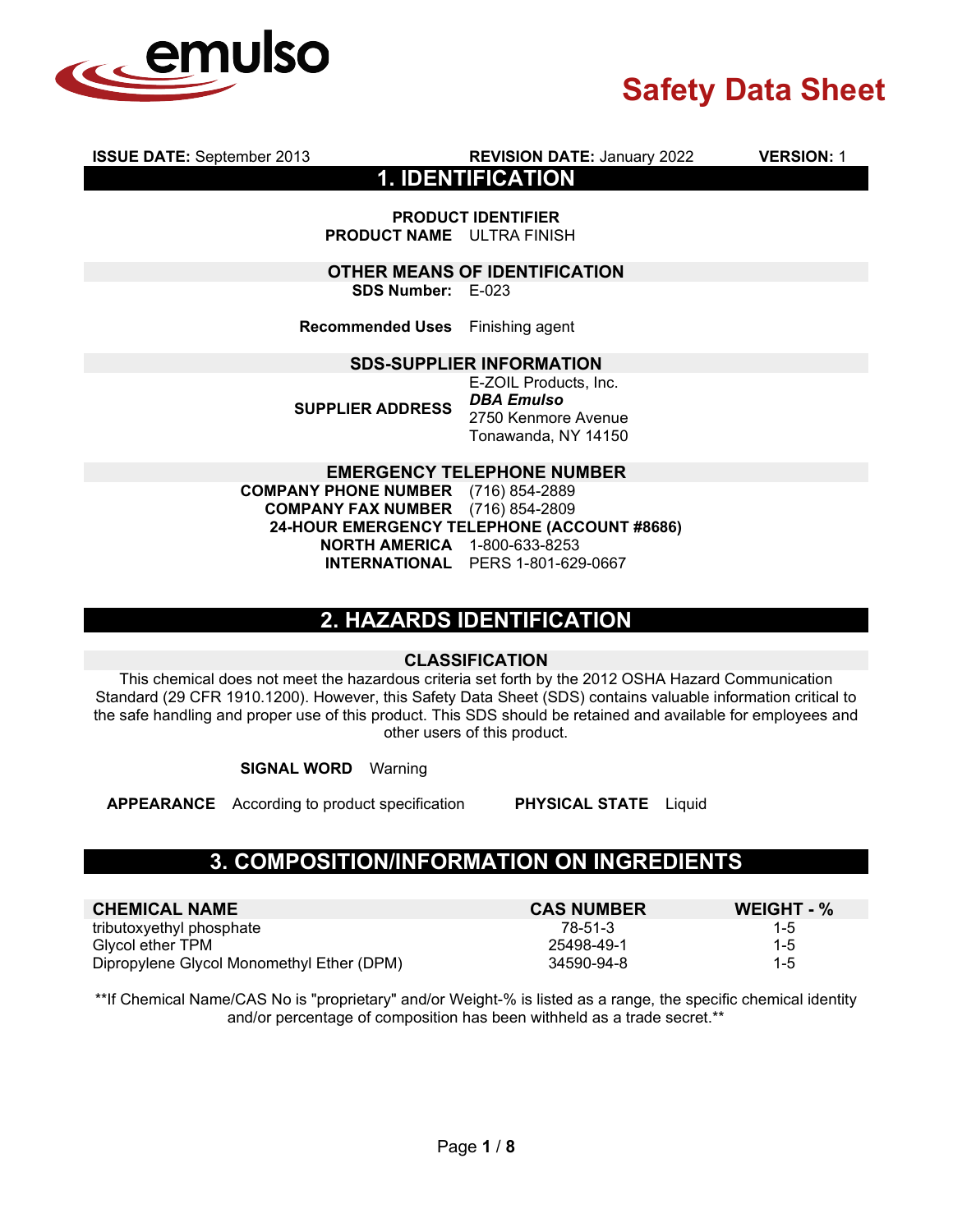

# **4. FIRST-AID MEASURES**

## **DESCRIPTION OF FIRST AID MEASURES**

**GENERAL ADVICE** Provide this SDS to medical personnel for treatment.

- **EYE CONTACT** Rinse thoroughly with plenty of water for at least 15 minutes, lifting lower and upper eyelids. Consult a physician.
- **SKIN CONTACT** Wash off immediately with plenty of water for at least 15 minutes.
	- **INHALATION** Remove to fresh air.

**INGESTION** Clean mouth with water and drink afterwards plenty of water.

#### **POTENTIAL ACUTE HEALTH EFFECTS**

*Most important symptoms and effects, both acute and delayed*

**SYMPTOMS** Not determined.

**NOTES TO PHYSICIAN** Treat symptomatically

## **5. FIRE-FIGHTING MEASURES**

**SUITABLE EXTINGUISHING MEDIA** Use extinguishing measures that are appropriate to local circumstances and the surrounding environment.

**UNSUITABLE EXTINGUISHING MEDIA** None known

**SPECIFIC HAZARDS ARISING FROM CHEMICAL** Not determined

### **PROTECTIVE EQUIPMENT AND PRECAUTIONS FOR FIRE-FIGHTERS**

As in any fire, wear self-contained breathing apparatus pressure-demand, MSHA/ NIOSH (approved and equivalent) and full protective gear.

## **6. ACCIDENTAL RELEASE MEASURES**

### **PERSONAL PRECAUTIONS, PROTECTIVE EQUIPMENT AND EMERGENCY PROCEDURES**

**PERSONAL PRECAUTIONS** Use personal protective equipment as required. **ENVIRONMENTAL PRECAUTIONS** See Section 12 for additional Ecological Information.

## **METHODS AND MATERIALS FOR CONTAMINATION AND CLEAN-UP**

**CONTAMINATION** Prevent further leakage or spillage is safe to do so **CLEAN-UP** Keep in suitable, closed containers for disposal.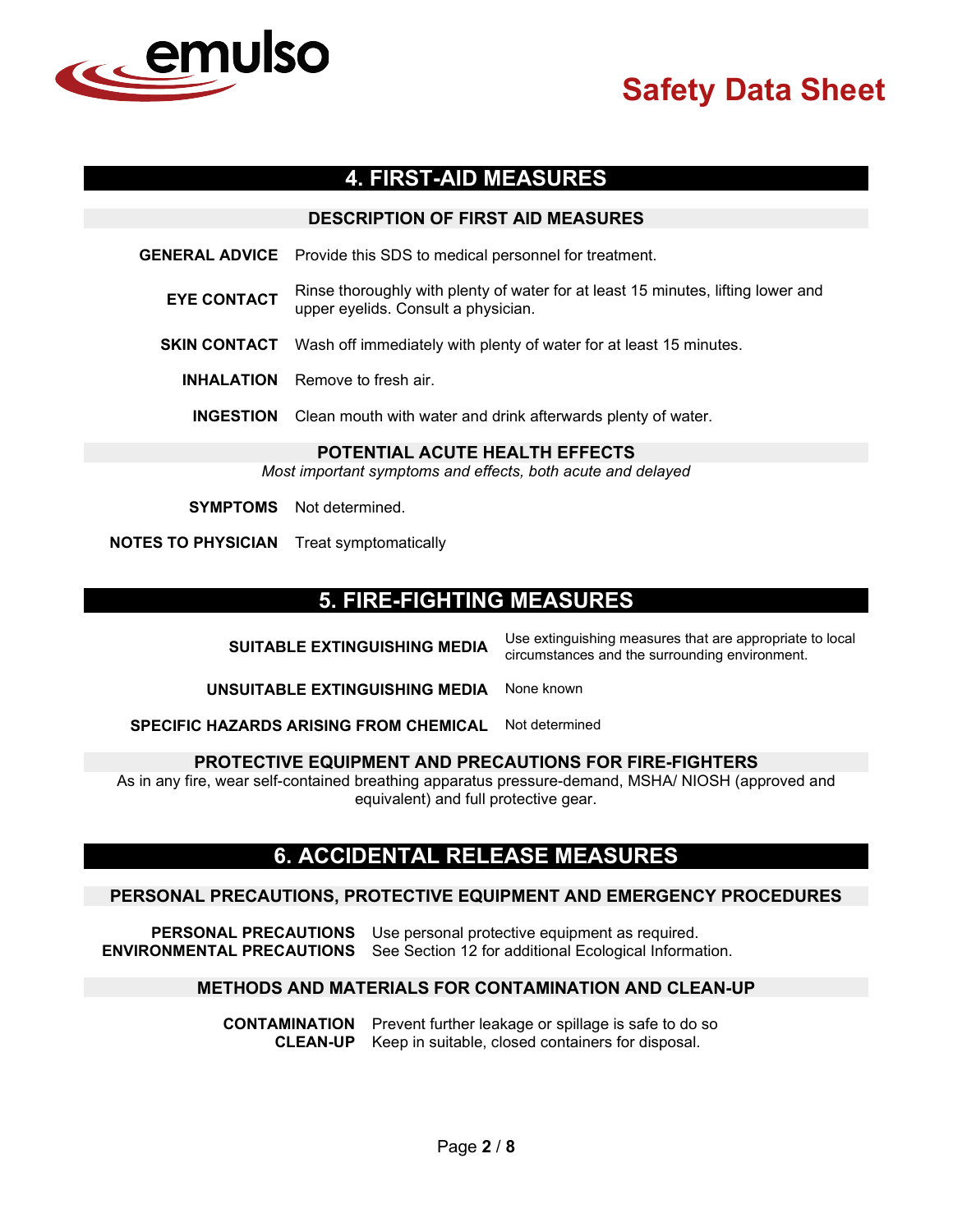

# **7. HANDLING AND STORAGE**

## **PRECAUTIONS FOR SAFE HANDLING**

**PROTECTIVE MEASURES** Handle in accordance with good industrial hygiene and safety practice.

## **CONDITIONS FOR SAFE STORAGE (INCLUDING ANY INCOMPATIBILITIES)**

**STORAGE CONDITIONS** Keep containers tightly closed in a dry, cool and well-ventilated place. Store locked up.

**INCOMPATIBLE MATERIALS** None known based on information supplied.

## **8. EXPOSURE CONTROLS/PERSONAL PROTECTION**

# **EXPOSURE GUIDELINES**

| <b>Chemical Name</b>   | <b>ACGIH TLV</b> | <b>OSHA PEL</b>         | <b>NIOSH IDLH</b> |
|------------------------|------------------|-------------------------|-------------------|
| Dipropylene Glycol     | STEL: 150 ppm    | TWA: 100 ppm            | IDLH: 600 ppm     |
| Monomethyl Ether (DPM) | TWA: 100 ppm S*  | TWA: 600 mg/m3          | TWA: 100 ppm      |
| 34590-94-8             |                  | (vacated) TWA: 100 ppm  | TWA: 600 mg/m3    |
|                        |                  | (vacated) TWA: 600      | STEL: 150 ppm     |
|                        |                  | mg/m3 (vacated) STEL:   | STEL: 900 mg/m3   |
|                        |                  | 150 ppm (vacated) STEL: |                   |
|                        |                  | 900 mg/m3               |                   |
|                        |                  | (vacated) S* S*         |                   |

**ENGINEERING CONTROLS** Apply technical measures to comply with the occupational exposure limits.

### **INDIVIDUAL PROTECTION MEASURES**

**EYE/FACE PROTECTION** Refer to 29 CFR 1910.133 for eye and face protection regulations.<br>**SKIN/BODY PROTECTION** Refer to 29 CFR 1910.138 for appropriate skin and body protection Refer to 29 CFR 1910.138 for appropriate skin and body protection. **RESPIRATORY PROTECTION** Refer to 29 CFR 1910.134 for respiratory protection requirements. **GENERAL HYGIENE** Handle in accordance with good industrial hygiene and safety practice.

## **9. PHYSICAL AND CHEMICAL PROPERTIES**

| Liquid                             |
|------------------------------------|
| According to product specification |
| Not determined                     |
| Not determined                     |
| Not determined                     |
| Not determined                     |
| Not determined                     |
| Not determined                     |
| Not determined                     |
| Not determined                     |
| Not determined                     |
|                                    |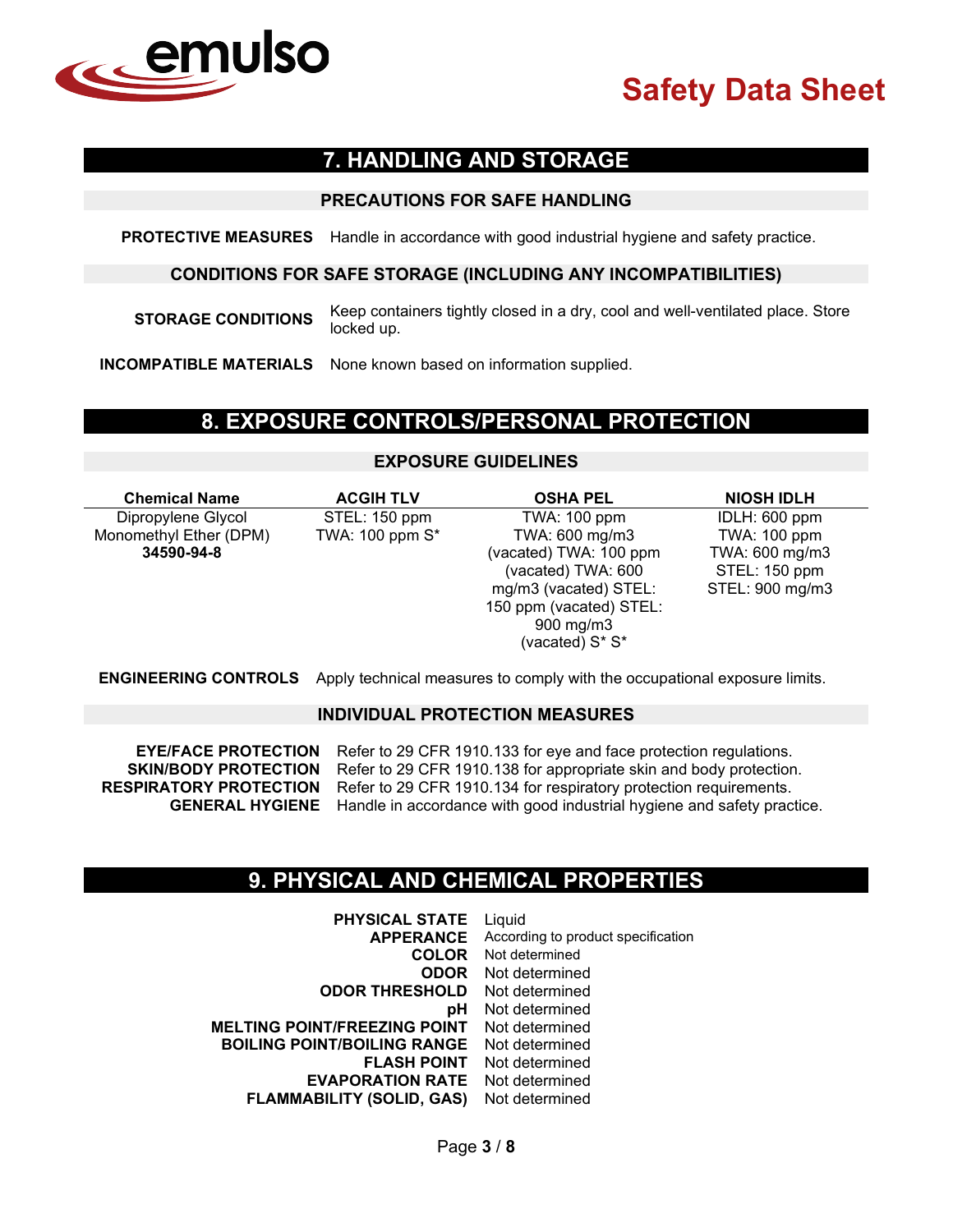

**UPPER FLAMMABILITY LIMITS** Not determined **LOWER FLAMMABILITY LIMITS** Not determined **VAPOR PRESSURE** Not determined **SPECIFIC GRAVITY RELATIVE DENSITY** Not determined **WATER SOLUBILITY** Not determined **PARTITION COEFFICIENT N-OCTANOL/ WATER** Not determined **AUTO-IGNITION TEMPERATURE** Not determined **DECOMPOSITION TEMPERATURE VISCOSITY** Not determined

# **10. STABILITY AND REACTIVITY**

**POSSIBILITY OF HAZARDOUS REACTIONS** None under normal processing **INCOMPATIBLE MATERIALS** None known based on information supplied.<br>**HAZARDOUS DECOMPOSITION PRODUCTS** None known based on information supplied.

**REACTIVITY** Not reactive under normal conditions **CHEMICAL STABILITY** Stable under recommended storage conditions **CONDITIONS TO AVOID** Keep out of reach of children None known based on information supplied.

# **11. TOXICOLOGICAL INFORMATION**

*Information on likely routes of exposure.* **EYE CONTACT** Avoid contact with eyes. **SKIN CONTACT** Avoid contact with skin **INHALATION** Do not inhale. **INGESTION** Do not ingest.

## **COMPONENT INFORMATION**

| <b>Chemical Name</b>                                       | Oral LD50                    | <b>Dermal LD50</b>                       | <b>Inhalation LC50</b> |
|------------------------------------------------------------|------------------------------|------------------------------------------|------------------------|
| tributoxyethyl phosphate<br>78-51-3                        | $=$ 3000 mg/kg (Rat)         | $>$ 16 mL/kg (Rabbit)                    | $> 6.4$ mg/L (Rat) 4 h |
| Di(ethylene glycol) ethyl<br>ether<br>111-90-0             | $= 1920$ mg/kg (Rat)         | $= 6$ mL/kg (Rat) = 4200<br>$\mu L/kg$ ( | > 5240 mg/m3 (Rat) 4 h |
| Glycol ether TPM 25498-<br>49-1                            | $= 3184 \text{ mg/kg}$ (Rat) | Rabbit)                                  | $\blacksquare$         |
| Dipropylene Glycol<br>Monomethyl Ether (DPM)<br>34590-94-8 | $= 5230$ mg/kg (Rat)         | $= 15440$ mg/kg (Rabbit)                 | ٠                      |

**SYMPTOMS** Please see section 4 of this SDS for symptoms.

**CARCINOGENICITY** Based on the information provided, this product does not contain any carcinogens or potential carcinogens as listed by OSHA, IARC or NTP.

**NUMERICAL MEASURES OF TOXICITY-PRODUCT** Not determined.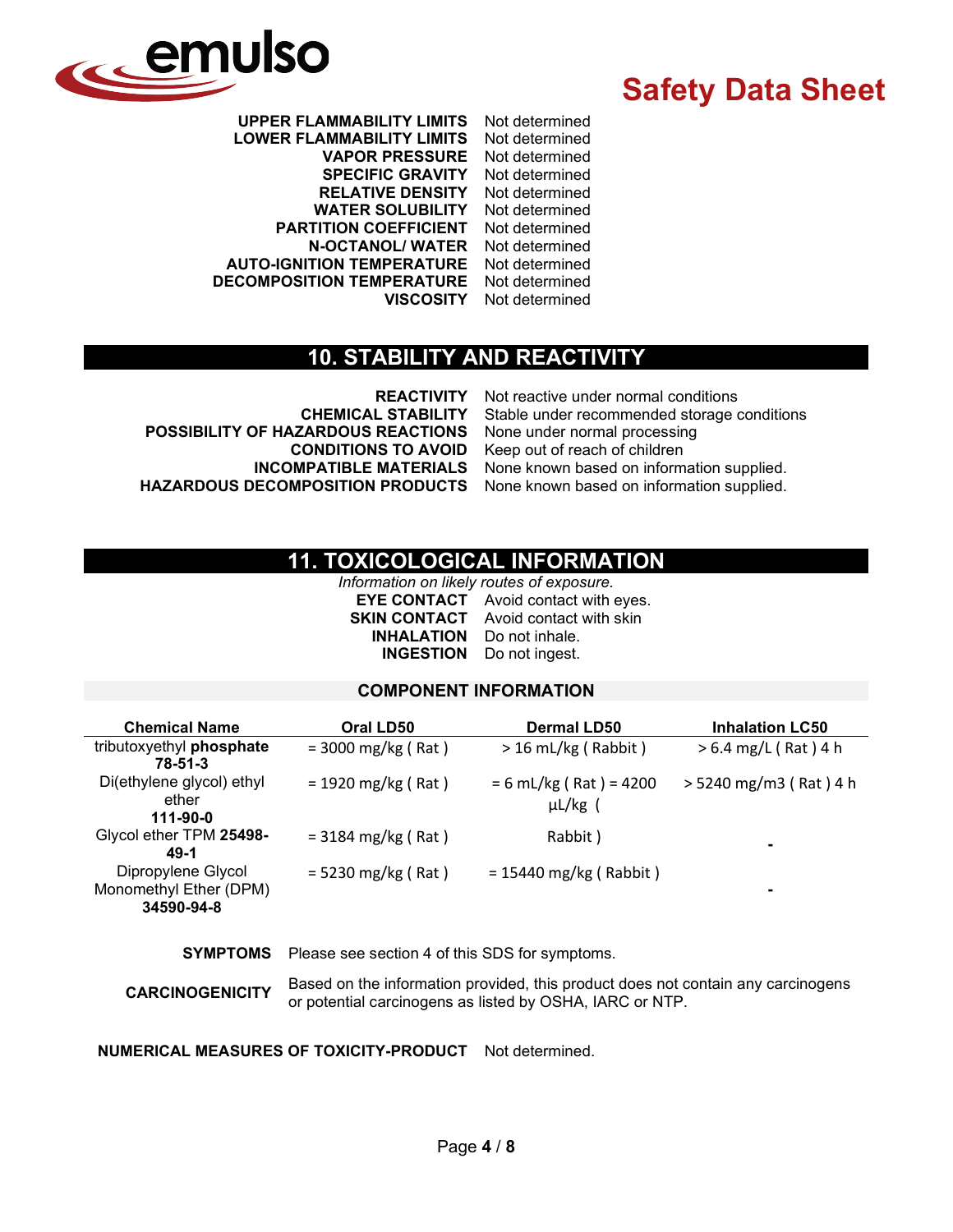

# **12. ECOLOGICAL INFORMATION**

**ECOTOXICITY** Harmful to aquatic life with long lasting effects.

|                                                               | <b>ALGAE/</b>  |                                                                                                                                                                                                                                                                                    | Avenue i rammar to aquationno municipia aoung onooto. |                                                            |
|---------------------------------------------------------------|----------------|------------------------------------------------------------------------------------------------------------------------------------------------------------------------------------------------------------------------------------------------------------------------------------|-------------------------------------------------------|------------------------------------------------------------|
| <b>CHEMICAL</b>                                               | <b>AQUATIC</b> |                                                                                                                                                                                                                                                                                    | <b>TOXIC TO</b>                                       |                                                            |
| <b>NAME</b>                                                   | <b>PLANTS</b>  | <b>FISH</b>                                                                                                                                                                                                                                                                        | <b>MICROORGANISMS</b>                                 | <b>CRUSTACEA</b>                                           |
| tributoxyethyl<br>phosphate<br>$78 - 51 - 3$                  |                | 10.4 - 12.0: 96 h Pimephales<br>promelas mg/L LC50 flow-<br>through<br>10000: 96 h Lepomis<br>macrochirus mg/L LC50                                                                                                                                                                |                                                       |                                                            |
| Di(ethylene glycol) ethyl<br>ether<br>111-90-0                |                | static 19100 - 23900: 96 h<br>Lepomis macrochirus mg/L<br>LC50 flow-through 11400 -<br>15700: 96 h Oncorhynchus<br>mykiss mg/L LC50 flow-<br>through 11600 - 16700: 96 h<br>Pimephales promelas mg/L<br>LC50 flow-through 13400: 96<br>h Salmo gairdneri mg/L<br>LC50 flow-through |                                                       | $3940 - 4670$<br>48 h Daphnia<br>magna mg/L<br><b>EC50</b> |
| Glycol ether TPM<br>25498-49-1                                |                | 11619: 96 h Pimephales<br>promelas mg/L LC50 static                                                                                                                                                                                                                                |                                                       | 10:48 h<br>Daphnia<br>magna<br>mg/L EC50<br>1919: 48 h     |
| Dipropylene Glycol<br>Monomethyl Ether<br>(DPM)<br>34590-94-8 |                | 10000: 96 h Pimephales<br>promelas mg/L LC50 static                                                                                                                                                                                                                                |                                                       | Daphnia<br>magna mg/L<br><b>LC50</b>                       |

#### **PERSISTENCE AND DEGRADABILITY** Not determined **BIOACCUMULATION** Not determined

| <b>MOBILITY</b>                                  |                                            |  |  |  |
|--------------------------------------------------|--------------------------------------------|--|--|--|
|                                                  | <b>Chemical Name Partition Coefficient</b> |  |  |  |
| tributoxyethyl phosphate 3.65 - 4.78             |                                            |  |  |  |
| $78 - 51 - 3$                                    |                                            |  |  |  |
| Di(ethylene glycol) ethyl ether -0.8             |                                            |  |  |  |
| 111-90-0                                         |                                            |  |  |  |
| Dipropylene Glycol Monomethyl Ether (DPM) -0.064 |                                            |  |  |  |
| 34590-94-8                                       |                                            |  |  |  |
|                                                  |                                            |  |  |  |

### **OTHER ADVERSE EFFECTS** Not determined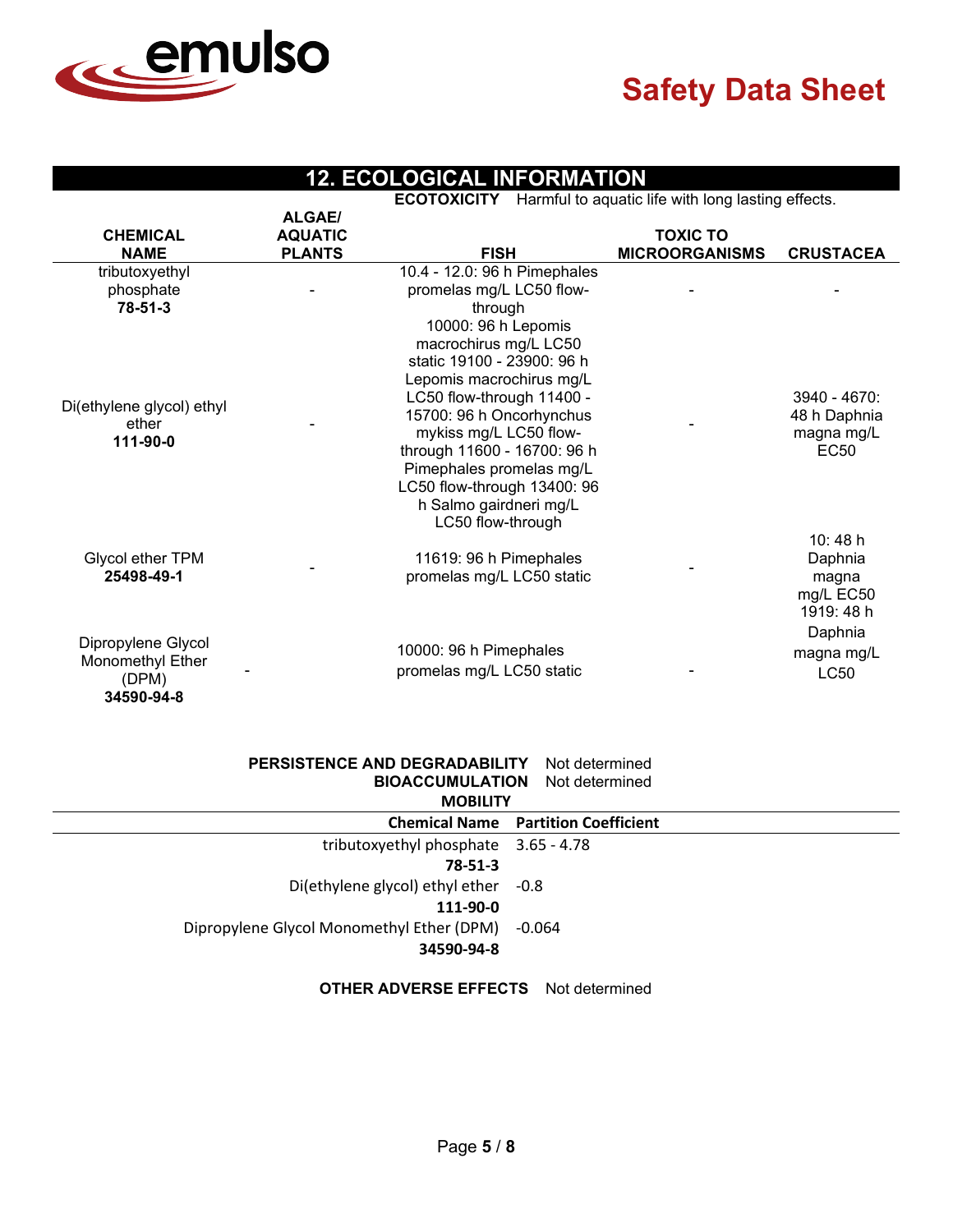

## **13. DISPOSAL CONSIDERATIONS**

## **WASTE TREATMENT METHODS**

**WASTE DISPOSAL** Disposal should be in accordance with applicable regional, national and local laws and regulations. **CONTAMINATED PACKAGING** Disposal should be in accordance with applicable regional, national and local laws and regulations.

Zinc Ammonium Carbonate Compound

**CHEMICAL NAME CALIFORNIA HAZARDOUS WASTE STATUS**

**38714-47-5** Toxic

# **14. TRANSPORT INFORMATION**

**NOTE** Please see current shipping paper for most up to date shipping information, including exemptions and special circumstances.

**DOT**

Not regulated

**IATA**

**Not regulated**

**IMDG**

**Marine Pollutant** This material may meet the definition of a marine pollutant.

# **15. REGULATORY INFORMATION**

### **INTERNATIONAL INVENTORIES**

| <b>Chemical Name</b>     | <b>TSCA</b> | <b>DSL</b> | <b>NDSL</b> | <b>EINECS</b> | <b>ELINCS</b> | <b>ENCS</b> | <b>IECSC</b> | KECL    | <b>PICCS</b> | <b>AICS</b> |
|--------------------------|-------------|------------|-------------|---------------|---------------|-------------|--------------|---------|--------------|-------------|
| tributoxyethyl phosphate | Present     |            |             | Present       |               | Present     |              | Present |              |             |
| Glycol ether TPM         | Present     |            |             | Present       |               | Present     |              | Present |              |             |
| Dipropylene Glycol       | Present     |            |             | Present       |               | Present     |              | Present |              |             |
| Monomethyl Ether (DPM)   |             |            |             |               |               |             |              |         |              |             |

| <b>LEGEND</b> |                                                                                                     |  |  |  |
|---------------|-----------------------------------------------------------------------------------------------------|--|--|--|
|               | <b>TSCA</b> United States Toxic Substances Control Act Section 8(B)<br>Inventory                    |  |  |  |
|               | <b>DSL/NDSL</b> Canadian Domestic Substances List/Non-Domestic                                      |  |  |  |
|               | Substances List<br><b>EINECS/ELINCS</b> European Inventory of Existing/Notified Chemical Substances |  |  |  |
|               | <b>ENCS</b> Japan Existing and New Chemical Substances                                              |  |  |  |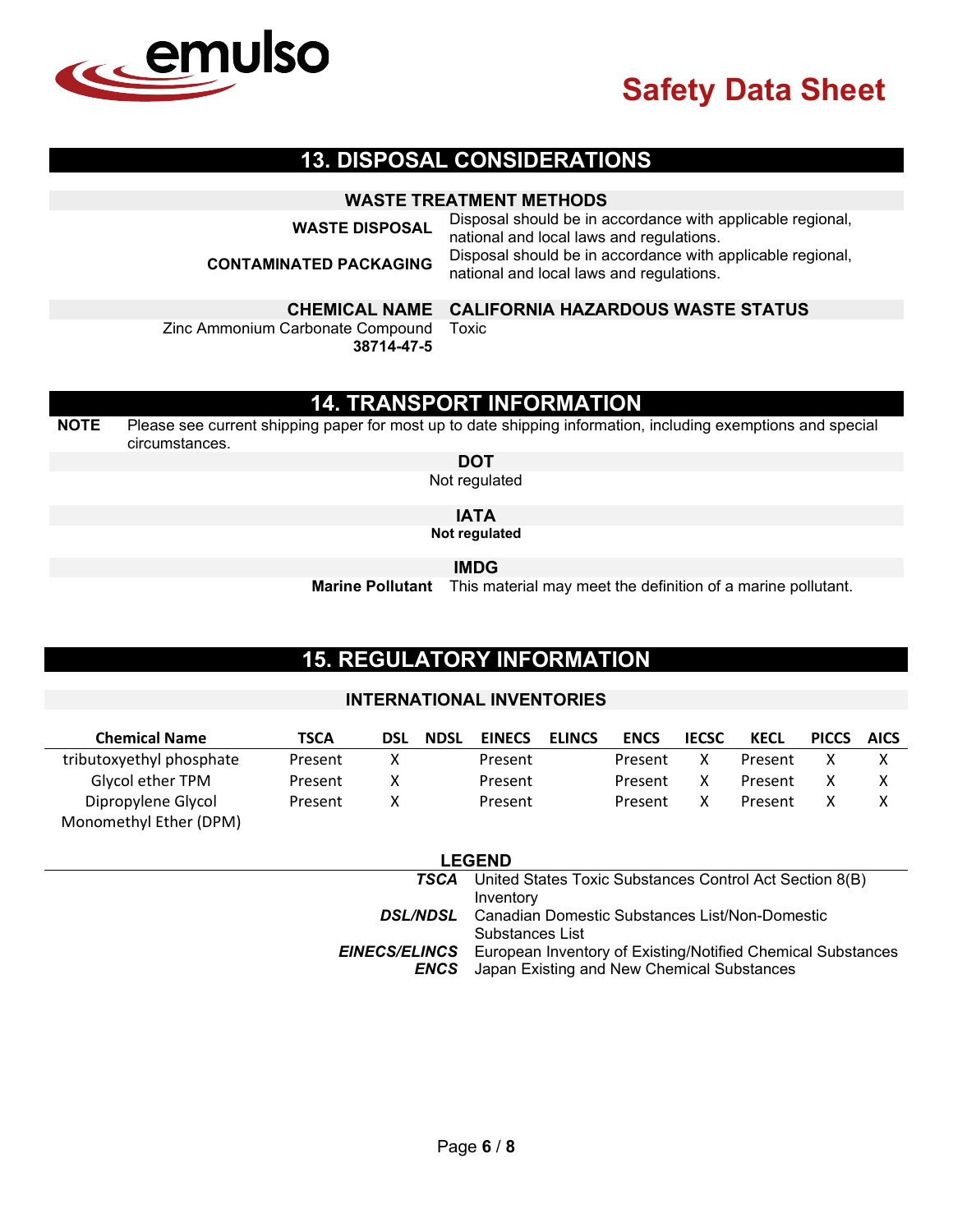

- **IECSC** China Inventory of Existing Chemical Substances<br>**KECL** Korean Existing and Evaluated Chemical Substan
	- Korean Existing and Evaluated Chemical Substances
- **PICCS** Philippines Inventory of Chemicals and Chemical Substances
- *AICS* Australian Inventory of Chemical Substances

# **U.S. FEDERAL REGULATIONS**

#### **CERCLA**

This material, as supplied, does not contain any substances regulated as hazardous substances under the Comprehensive Environmental Response Compensation and Liability Act (CERCLA) (40 CFR 302) or the Superfund Amendments and Reauthorization Act (SARA) (40 CFR 355).

#### **SARA 313**

Section 313 of Title III of the Superfund Amendments and Reauthorization Act of 1986 (SARA). This product contains a chemical or chemicals which are subject to the reporting requirements of the Act and Title 40 of the Code of Federal Regulations, Part 372

| <b>Chemical Name</b>                                       | <b>CAS No</b> | Weight-% | <b>SARA 313 - Threshold Values</b><br>% |
|------------------------------------------------------------|---------------|----------|-----------------------------------------|
| Di(ethylene glycol) ethyl<br>ether<br>111-90-0             | 111-90-0      | $1 - 5$  | 1.0                                     |
| Glycol ether TPM<br>25498-49-1                             | 25498-49-1    | 1-5      | 1.0                                     |
| Dipropylene Glycol<br>Monomethyl Ether (DPM)<br>34590-94-8 | 34590-94-8    | $1 - 5$  | 1.0                                     |
| Zinc Ammonium Carbonate<br>Compound<br>38714-47-5          | 38714-47-5    | $1 - 5$  | 1.0                                     |

### **CLEAN WATER ACT (CWA)**

This product contains the following substances which are regulated pollutants pursuant to the Clean Water Act (40 CFR 122.21 and 40 CFR 122.42)

| <b>Chemical Name</b> | <b>CWA - Reportable</b><br><b>Quantities</b> | <b>CWA - Toxic</b><br><b>Pollutants</b> | <b>CWA - Priority</b><br><b>Pollutants</b> | <b>CWA - Hazardous</b><br><b>Substances</b> |
|----------------------|----------------------------------------------|-----------------------------------------|--------------------------------------------|---------------------------------------------|
| Zinc Ammonium        |                                              |                                         |                                            |                                             |
| Carbonate Compound   |                                              |                                         |                                            |                                             |

# **U.S. STATE REGULATIONS**

## **CALIFORNIA PROPOSITION 65**

This product does not contain any Proposition 65 chemicals.